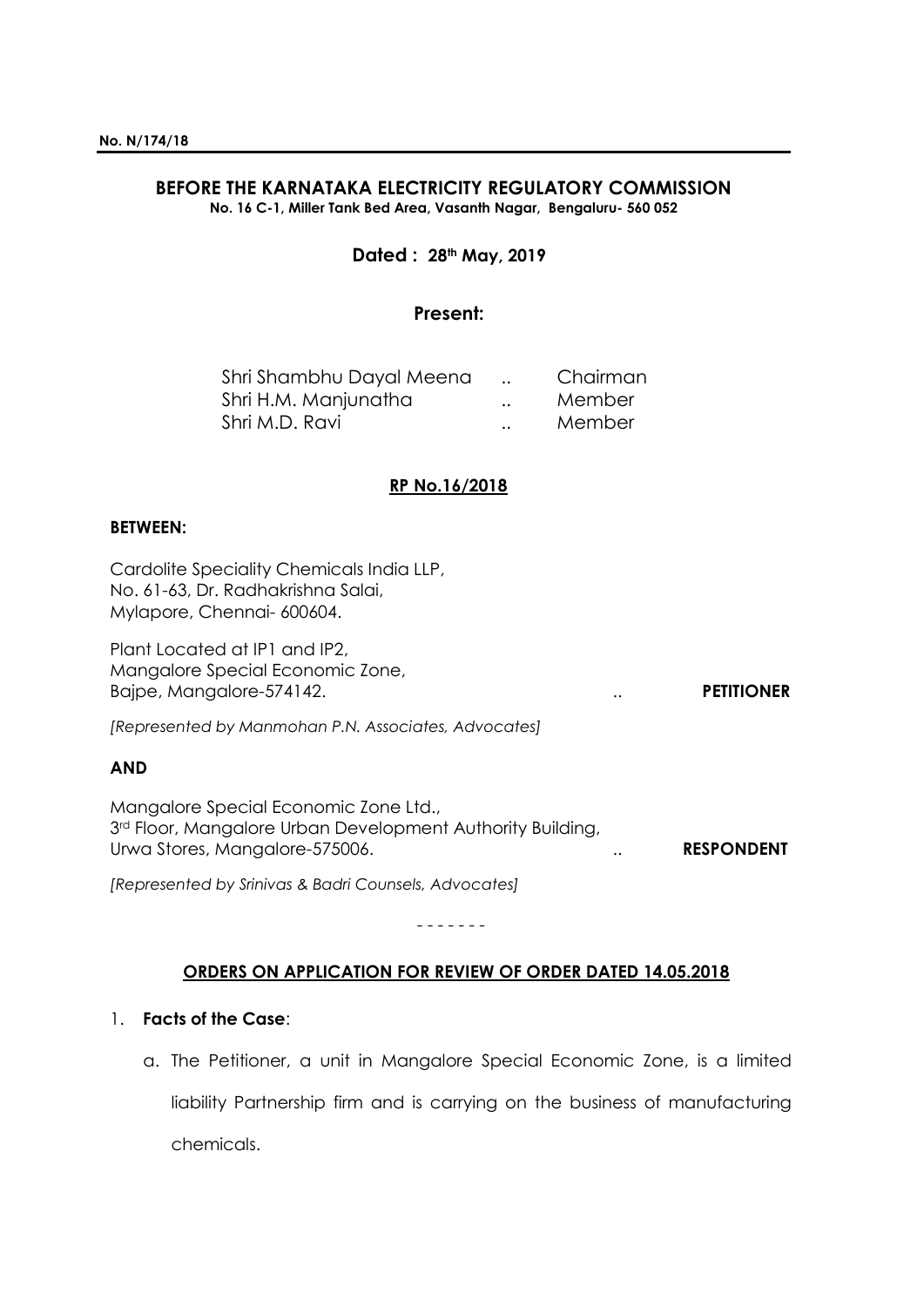b. The Respondent is a developer of Mangalore Special Economic Zone and was formed with the object of developing a special economic zone in Mangalore.

- c. The Petitioner has entered into a Power Supply agreement with the Respondent and has undertaken to consume a minimum quantity of 5 MU/ annum and has been duly complying with its undertaking.
- d. The Respondent had filed an application dated 29.11.2017 before this Commission seeking approval of the APR for the financial year 2017, revised ARR and retails supply tariff for FY19.
- e. The Commission, vide its order dated 14.5.2018, determined and notified the retail supply tariff of the Respondent for the financial year 2019 and permitted the Respondent to make one-time recovery of the deficit of Rs.0.60 crores for the financial year 2016 from its consumers and recovery of Rs.3.31 Crores towards deficit of FY18, from the consumer of the Respondent including the Petitioner.
- f. Pursuant to the order passed by this Commission, the Respondent issued a letter dated 5.6.2018, calling upon the Petitioner to pay a sum of Rs.24,61,192/- for the financial year 2015-16 and Rs.54,71,768/- for the financial year 2017-18. The Petitioner, by letter dated 4.7.2018, requested the Respondent to grant two months' time to take a decision in the matter. The Respondent issued letter dated 5.7.2018 insisting that the Petitioner should make the payment by 14.07.2018 failing which the Respondent would impose interest charges as applicable.
- 2. Aggrieved by the said Order, this Review Petition is filed seeking review of the order dated 14.5.2018 passed by this Commission, in so far as it permits the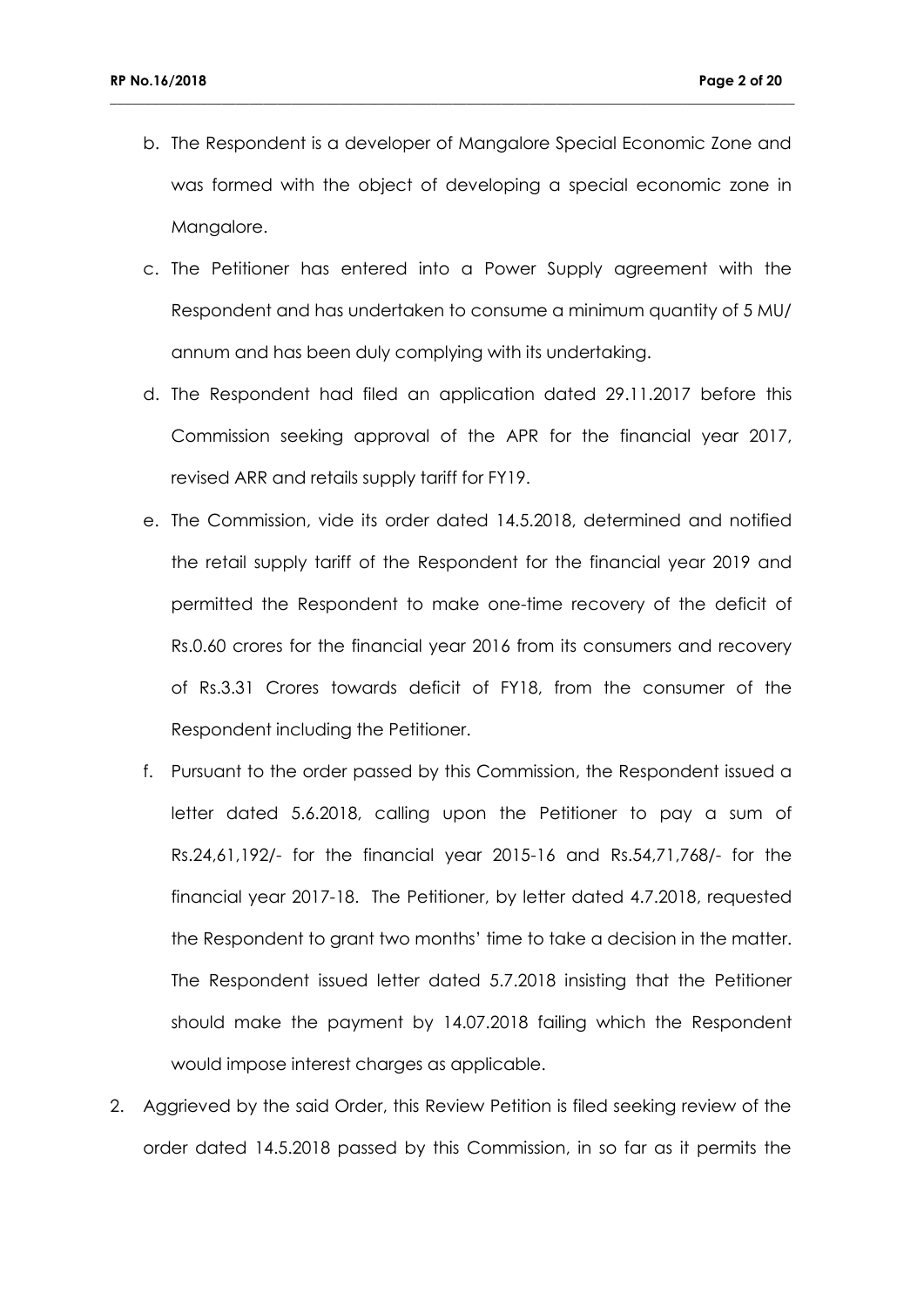Respondent to recover the deficits from the Petitioner and for certain other reliefs.

- 3. The Petitioner submits that the order permitting the Respondent to recover the deficit from the Petitioner is without jurisdiction. The Respondent is a company and the deficits of the Respondent cannot be recovered from the Petitioner who is a consumer. The Commission has not considered the provisions of SEZ Act and Rules and has failed to notice the terms and conditions of the agreements between the parties. It is also stated that the provisions of the SEZ Act will have overriding effect on the other laws including the electricity Act, 2003. There has been an error apparent on the face of the record. Hence, this review petition seeking review of Tariff Order date: 14.05.2018.
- 4. It is contended that the capacity created is not according to the power consumption of the various consumers. The present power consumption of the consumers of the Respondent is 20MVA but the infrastructure of 40 MVA is created at the instance of other consumer namely OMPL. The Petitioner has not requested the Respondent for such a huge power infrastructure. Hence, there is no justification for the Respondent and this Commission to fasten the liability on the Petitioner who has complied with its power purchase obligations.
- 5. It is further contended that mere existence of deficit cannot be the basis for recovery of the same from the consumers. The Respondent company has to provide necessary infrastructure to its consumers and the respondent cannot recover any amount from the petitioner towards its infrastructural expenses, deficits etc.,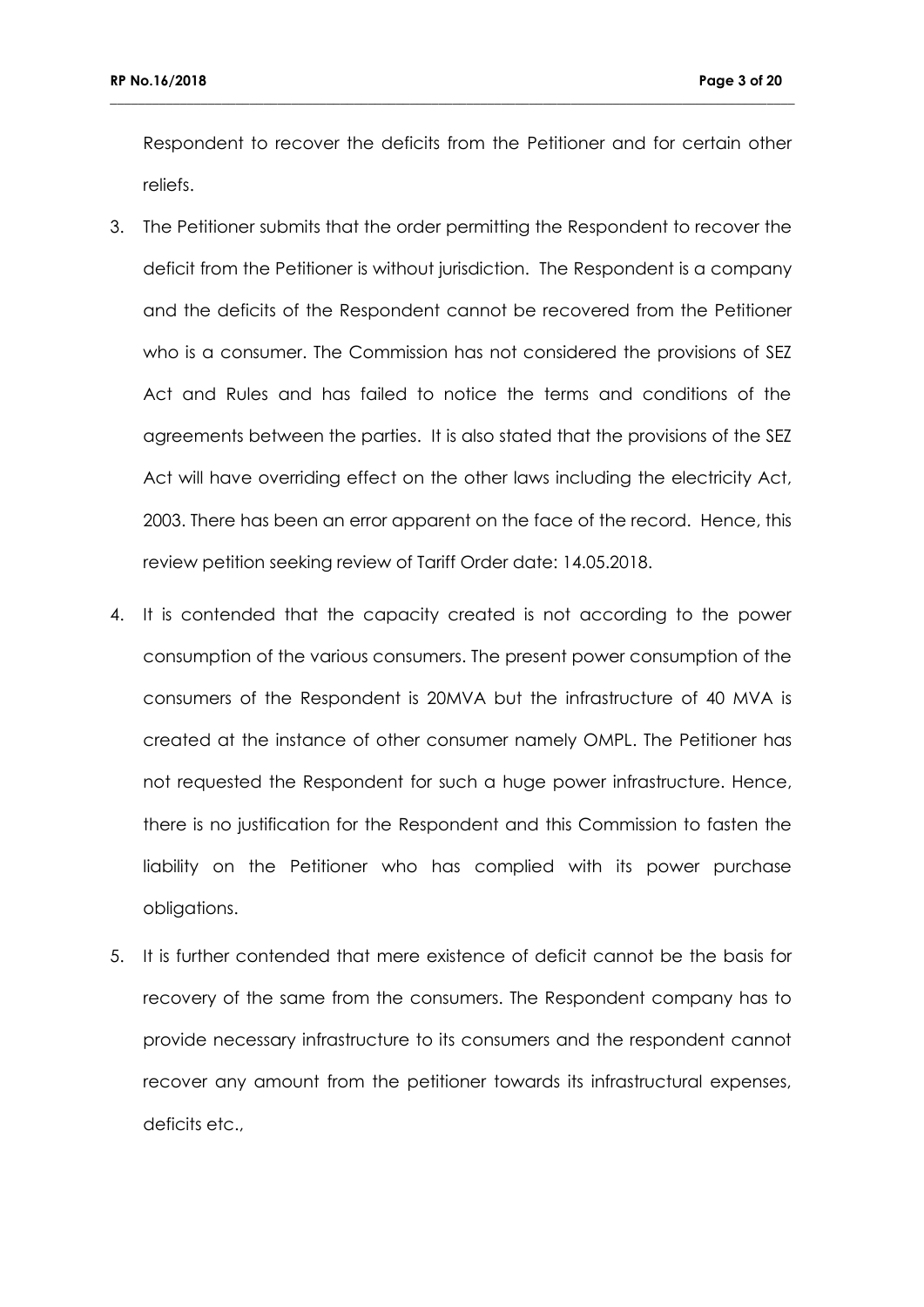6. The Petitioner submits that after the MYT regulations were notified, many private players have entered the electricity distribution business especially the SEZ developers who are deemed licensees. The development of SEZ is over a small area as compared to the other distribution companies like BESCOM, which cover a few districts. The existing guidelines under the MYT Regulations are not suitable to the consumers using power in the SEZ area. Hence, the Petitioner requests the Commission to suitably amend the Regulations.

- 7. The Petitioner submits that the Respondent may recover the depreciation and interest on loans on such additional infrastructure from the future consumers proportionately instead of loading everything on the existing consumers. The loading of these charges on the existing consumers is without any basis.
- 8. The Petitioner further submits that the Respondent has mentioned in the application for approval of Annual Revenue Requirement that the computation of the ARR is based on the approved business plan of the Respondent. The Petitioner believes that the approved business plan of the Respondent at the time when the Petitioner has entered into the Lease Agreement on 16.01.2012 with the Respondent is different than the one which is submitted at the time of submission of ARR. Hence, the recovery of power charges from the Petitioner should be based on the business plan which was in existence as on date of entering into the Lease Agreement. The subsequent change in the approved business plan is evident from the fact that Mangalore SEZ Ltd. has incorporated another entity called MSEZL Power Ltd to take care of the power distribution business.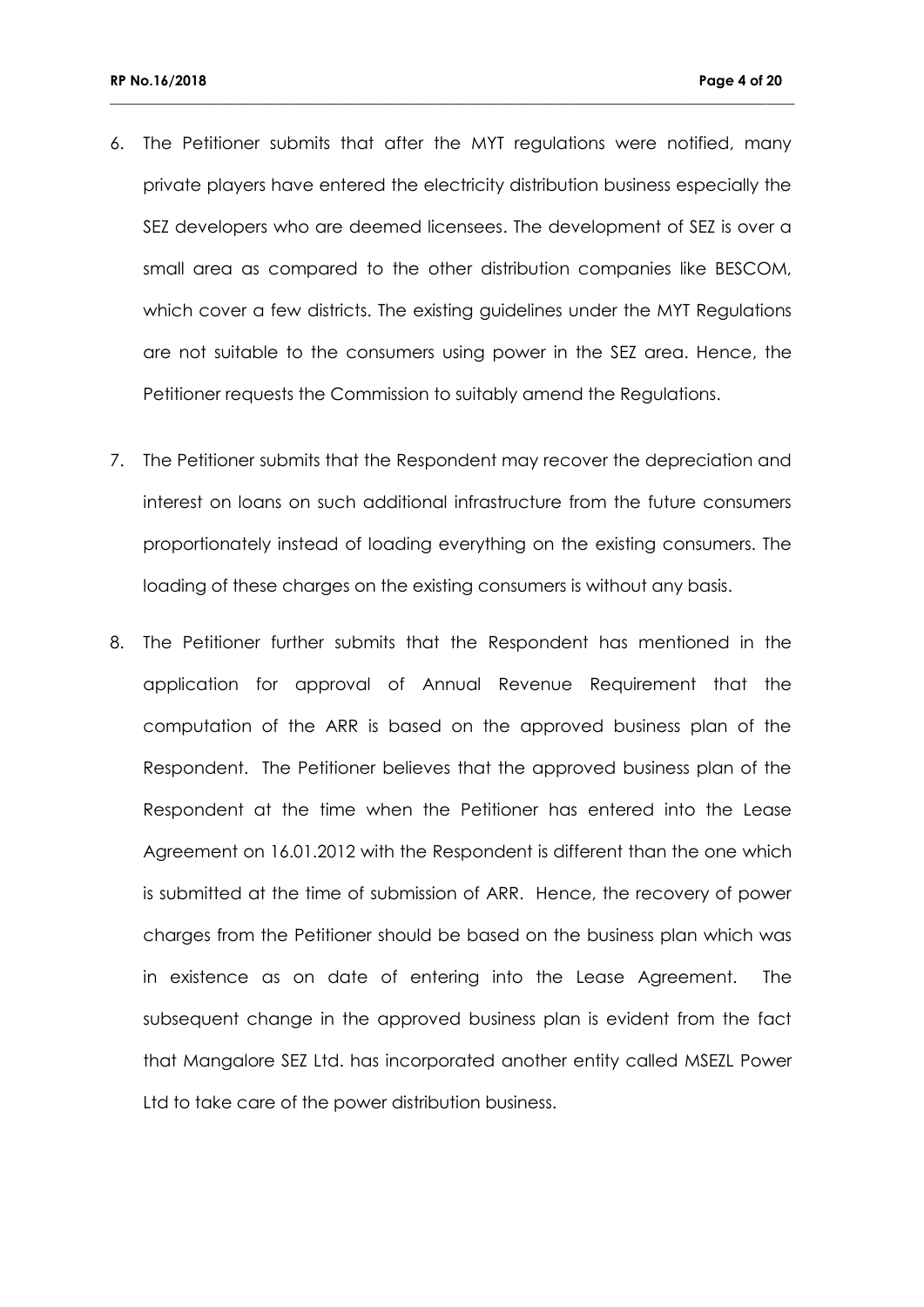9. The Petitioner has stated that this Commission may direct the Respondent to produce the approved business plan of the Respondent for the year 2011-12 i.e. the business plan pertaining to the period when the Petitioner entered into Lease Agreement with the Respondent, as well as the approved business plan at the time of filing the application for approval of ARR for FY19. On perusal of the Financial Statement for the year ending March, 2014, the Power Supply was not identified as a separate segment for the revenue. The Petitioner submits that these approved business plans are not available with the Petitioner and the presence of the said business plans is necessary for proper and effective adjudication of the instant petition and the Respondent may be directed to produce the approved business plan of the year 2011-12 as well as year 2014-15 in the interest of justice and equity.

- 10. It is submitted by the Respondent that:
	- a. it is a deemed distribution licensee under the Electricity Act, 2003, supplying power to the consumers located at Mangalore Special Economic Zone (MSEZL) and as such the whole business of distribution of electricity is governed and regulated by the Regulations/ Directions issued by this Commission.
	- b. The Respondent, as per the Tariff Regulations, had filed the first tariff petition for approval of Annual Revenue Requirement (ARR) and retail supply tariff, for FY16 and thereafter has been filing the Tariff applications as per Regulations, year on year, for approval of the ARR and Annual Performance Review (APR). This Commission, after following the due process of law has been issuing necessary Tariff orders, from time to time.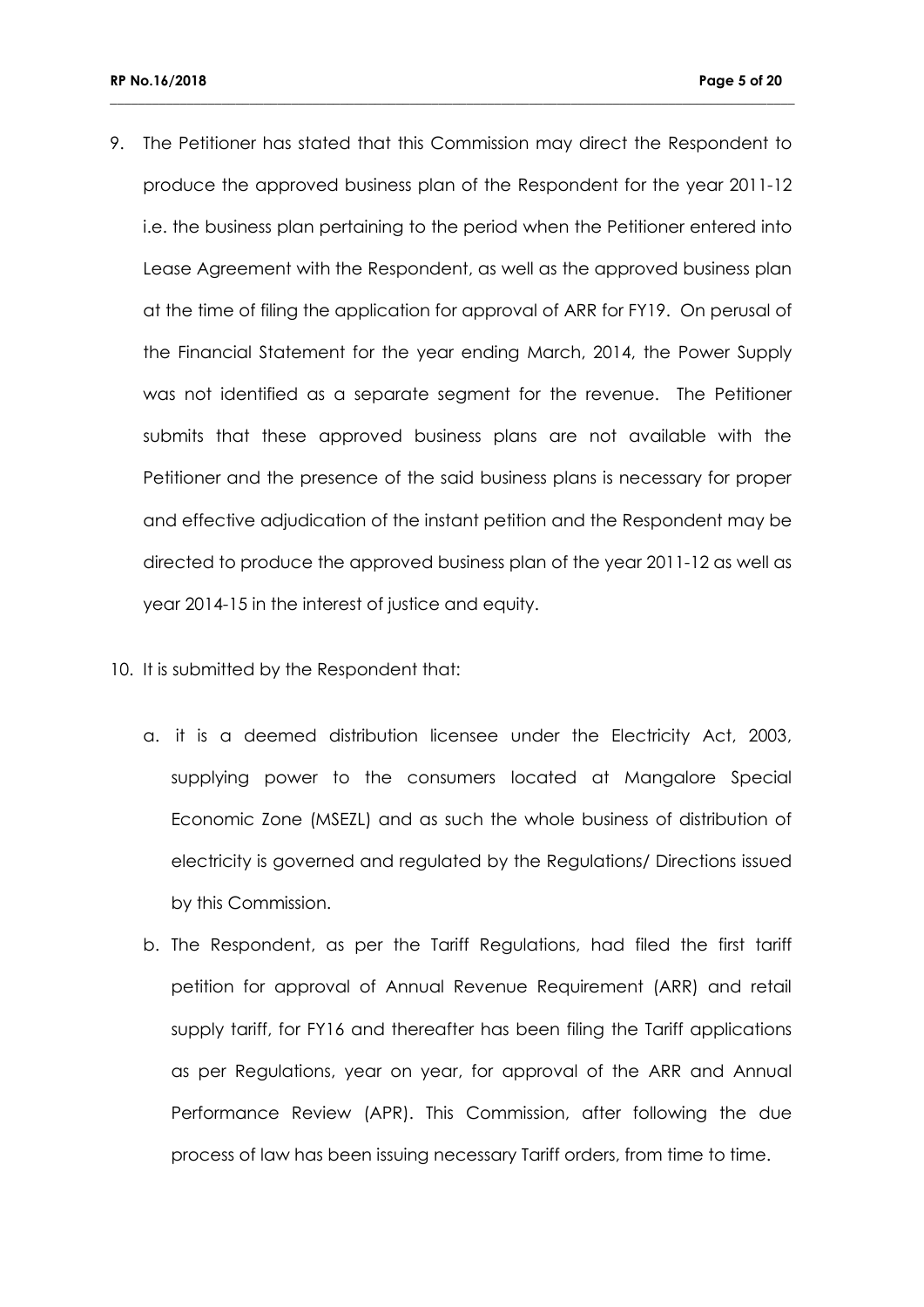c. However, aggrieved by the tariff Order dated 08.05.2017 of the Commission on the ARR of FY18, the Respondent, i.e., Mangalore Special Economic Zone Ltd., filed a Review Petition before this Commission vide RP No. 8 of 2017, on 08.06.2017. The same was disposed of by the Commission vide its order dated 26.10.2017.

- d. The present Review Petition filed by Petitioner is against this Commission's tariff order dated 14.05.2018 wherein the Hon'ble Commission has, pursuant to its decision (in the above RP Order dated 08/2017 dated 26.10.2017) allowed the Respondent to recover the net deficit of FY18 ARR Rs.3.91 Crores from the existing consumers in proportion to the energy consumed.
- e. Based on the Commission's direction as per tariff order dated 14.05.2018, the Respondent has proceeded and issued invoice for recovery of electricity charges from all the consumers including the Petitioner, which is now objected to by the Petitioner.
- f. The Review Petition-RP8/2017 was filed seeking primarily revision of Annual Revenue Requirement (ARR) for FY18, since the ARR determined and tariff fixed thereon did not consider certain allowable items of expenditure (of FY18) as per the MYT Regulations of KERC.
- g. It is submitted that in pursuance of the Review Petition filed by the Respondent, this Commission had made the consumers (including the Petitioner – Cardolite Speciality Chemicals India LLP) as Respondents and gave them an opportunity for filing their objections.
- h. The Petitioner had appeared in person and also submitted his written objections against the revision of ARR for FY18. It may be noted that the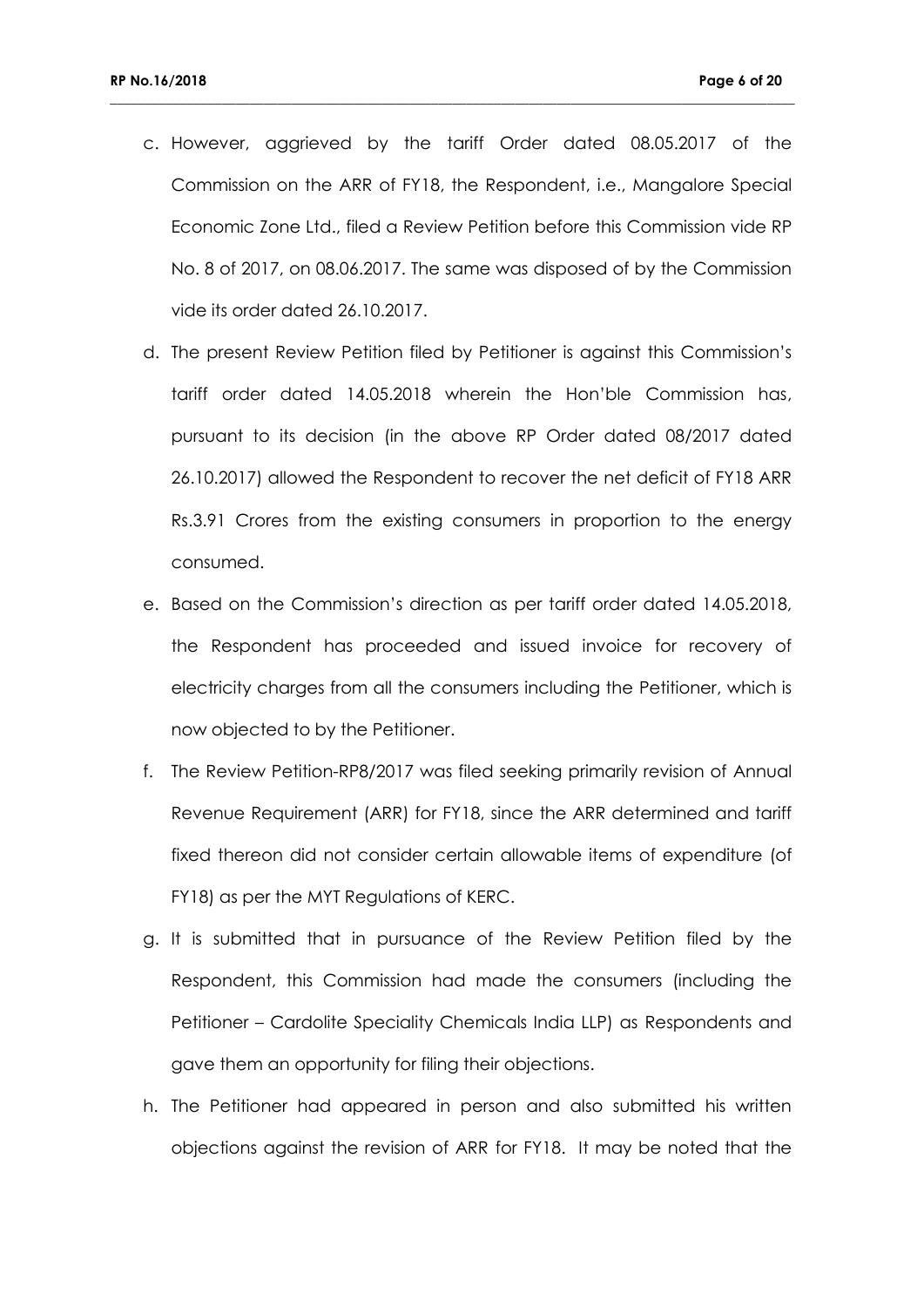grounds of objections raised (by the present Petitioner) against the Review Petition (filed by MSEZL) are similar to the present grounds and objections raised and filed by them.

**\_\_\_\_\_\_\_\_\_\_\_\_\_\_\_\_\_\_\_\_\_\_\_\_\_\_\_\_\_\_\_\_\_\_\_\_\_\_\_\_\_\_\_\_\_\_\_\_\_\_\_\_\_\_\_\_\_\_\_\_\_\_\_\_\_\_\_\_\_\_\_\_\_\_\_\_\_\_\_\_\_\_\_\_\_\_\_\_\_\_\_\_\_\_\_\_\_\_**

i. This Commission, after having heard the objections, has passed the Orders in RP No.8 of 2017 dated 26.10.2017, as under;

"*Thus, the Commission decides to approve revised ARR of Rs.62.33 Crores for FY18, which also includes the net deficit of Rs.0.98 Crores for FY16. After considering the revenue of Rs.58.42 Crores from the existing tariff, the net revenue deficit for FY18 is Rs.3.91 Crores. The Commission decides to carry forward this net deficit to the ARR for FY19 without disturbing the retail tariff already fixed for FY18".*

- j. Hence, effectively the Commission has revised the ARR for FY18, but however the collection of revised deficit was postponed to FY19.
- k. It is submitted that the Respondent has followed the MYT Regulations and has submitted the business/perspective plan at the beginning of each control period, based on reasonable assumptions and related expected behaviour of the various parameters viz., operations, sales forecast, power procurement plan, capex, distribution losses and financial variables-entire cost chain for Annual Revenue Requirement. These parameters have been reviewed and revised by the Respondent considering the overall energy requirements of the consumers in the SEZ and the financial variables of the Respondent.
- l. It is submitted that this Commission, after duly fulfilling its duties and responsibilities as per law i.e. undertaking initial validation of numbers through validation process, directing the licensee to publish the ARR/APR document filed it on its web site and also make available copies of the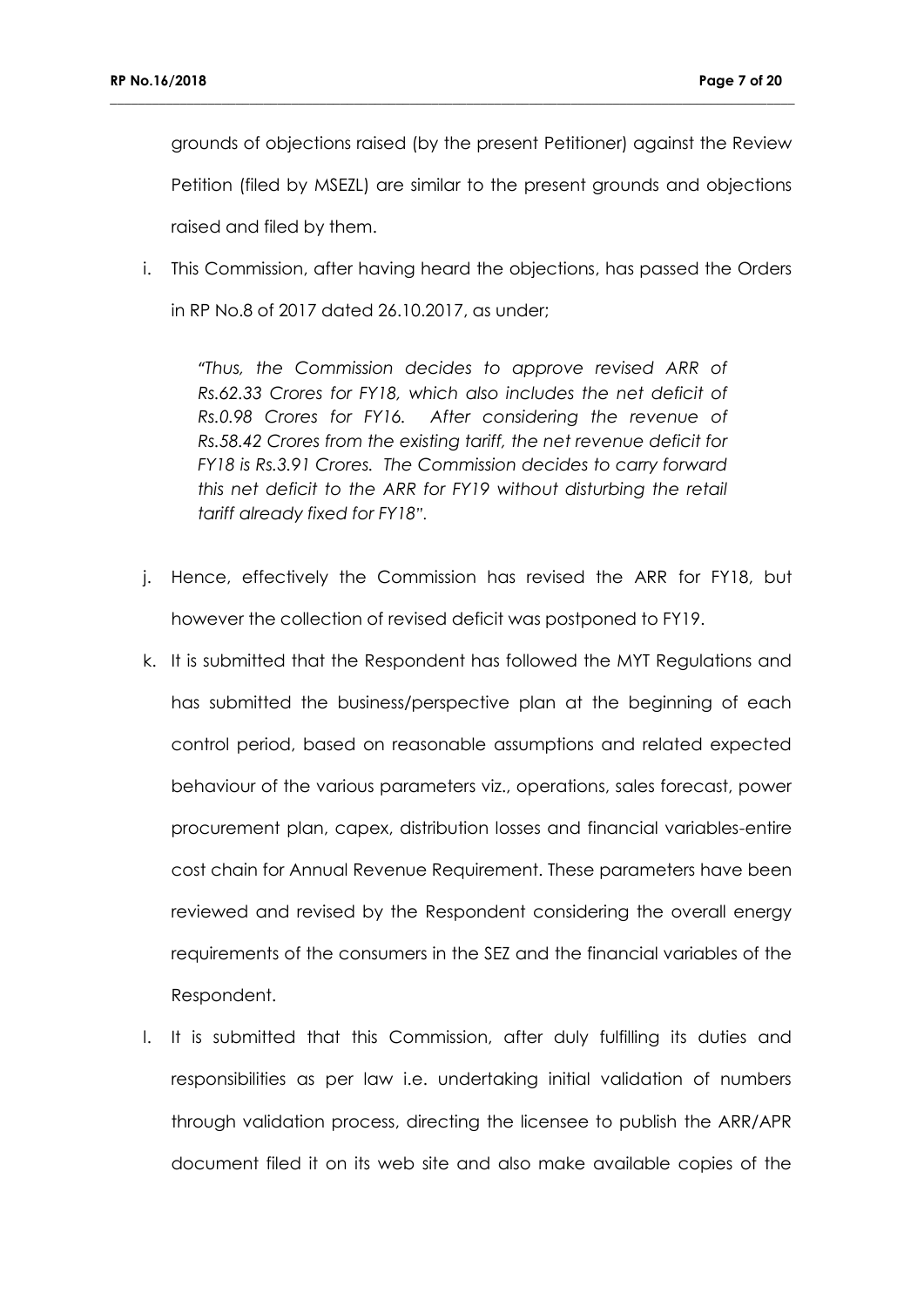documents on payment of prescribed fee, providing opportunity to the consumers to raise objections and participate in the public hearing etc., has passed the tariff orders including the order under review for FY2017-18. It may be noted that the ARR for FY17-18 has been questioned by the Petitioner thrice, with the same set of objections.

- m. The Respondent also submits that this Commission, while passing its Order on the Review Petition filed by MSEZL on the Tariff Order of FY18, approved a revised ARR and decided not to revise the tariff for FY18 and decided to carry forward the deficit of Rs.3.91 Crore (which is otherwise due for recovery in FY17-18 itself) is being now recovered. The Commission also ordered recovery of electricity charges Rs.79.33 lakhs from the Petitioner, without any carrying cost, towards the costs that are already incurred by the Respondent during FY18 itself. Accordingly, the Respondent has raised the invoice for Rs.79.33 lakhs on the Petitioner for recovery of FY18 ARR and also claimed the balance amounts on other consumers of the MSEZL.
- n. The Respondent further submits that the tariff is determined by Commission for all the categories of consumers and cannot be fixed for an individual consumer, as the Petitioner is making it out.
- 11. Accordingly, the Respondent has prayed for issuance of directions to the Petitioner to pay the invoice of Rs.79.33 lakhs at full and seek waiver of interest levied for delayed payment, which would be considered favourably by MSEZL or to pay the invoice value of Rs.79.33 lakhs in three equal instalments with proportionate interest charges in terms of the power supply agreement entered with the Respondent on 04th July, 2017 has agreed to pay as per tariff order approved by the Hon'ble Commission.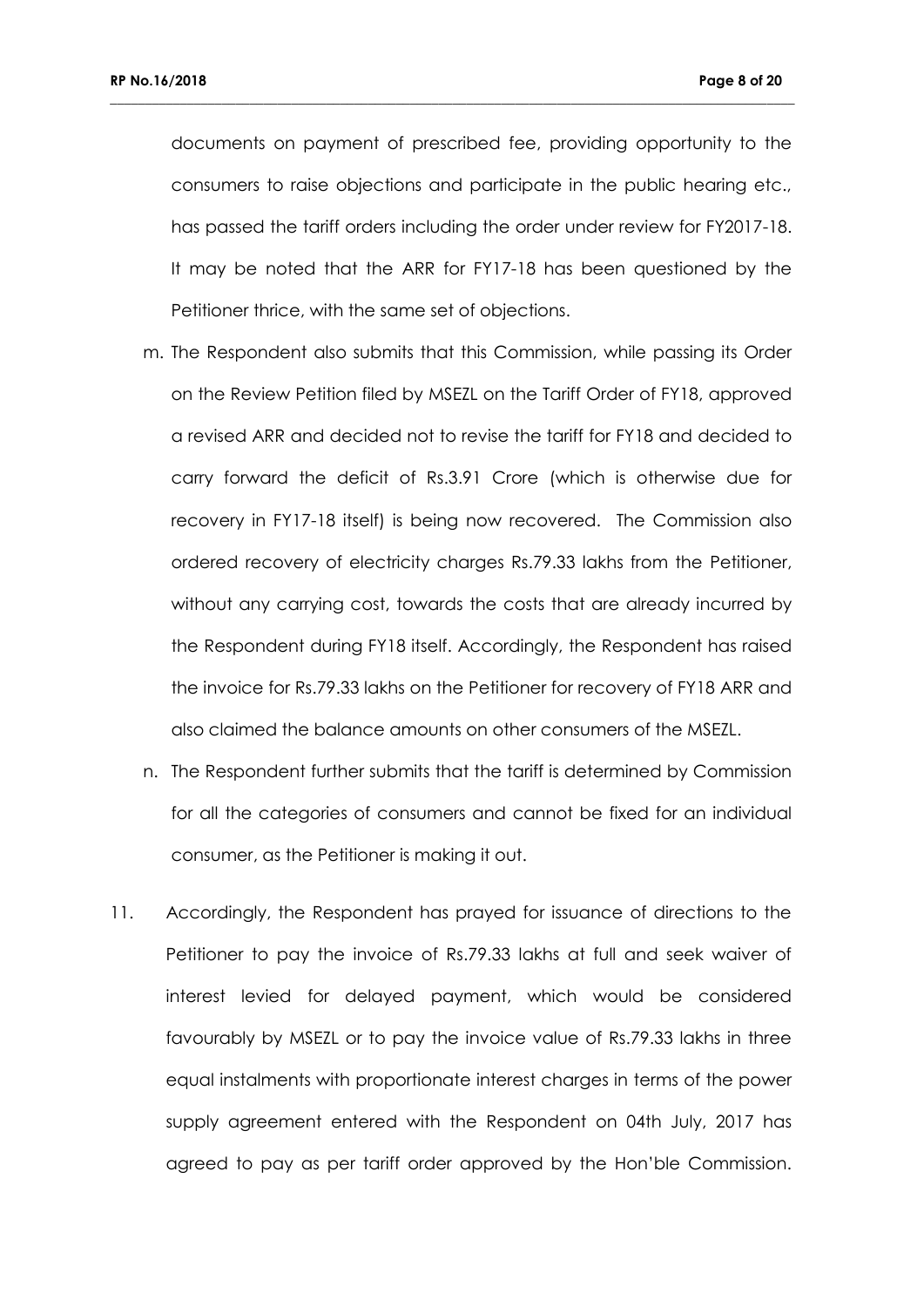Non-payment of approved tariff charges results in breach of agreement and read with conditions of supply of electricity, non-payment as per tariff result in termination of the power supply agreement.

12. During the final arguments on 11.04.2019, the learned Counsel for the Petitioner made the following submissions:

- a. The Parliament enacted Act called the Special Economic Zones Act, 2005 to provide infrastructure facilities for the promotional of export and for matters connected there with or incidental thereto. Section 2(p) of the said Act, defines "infrastructure facilities for the development of a Special Economic Zone".
- b. Section 3 of the Act prescribes procedure for making proposal to establish special economic zone.
- *c.* Section 51 of the said Act, has overriding effect in respect of matters covered under it. The provisions of SEZ Act, 2005 overrides the provisions of the Electricity Act, 2003. The Rule 2(1) (s) of the Special Economic Zones Rules 2006 defines infrastructure which includes providing various facilities including generation and distribution of power, gas and other forms of energy which are needed for development, operation and maintenance of a Special Economic Zone, etc.
- d. It is mandatory on the part of Respondent to prepare a 'Business Plan' to assess the requirement of infrastructure facilities to be provided to the members of SEZ.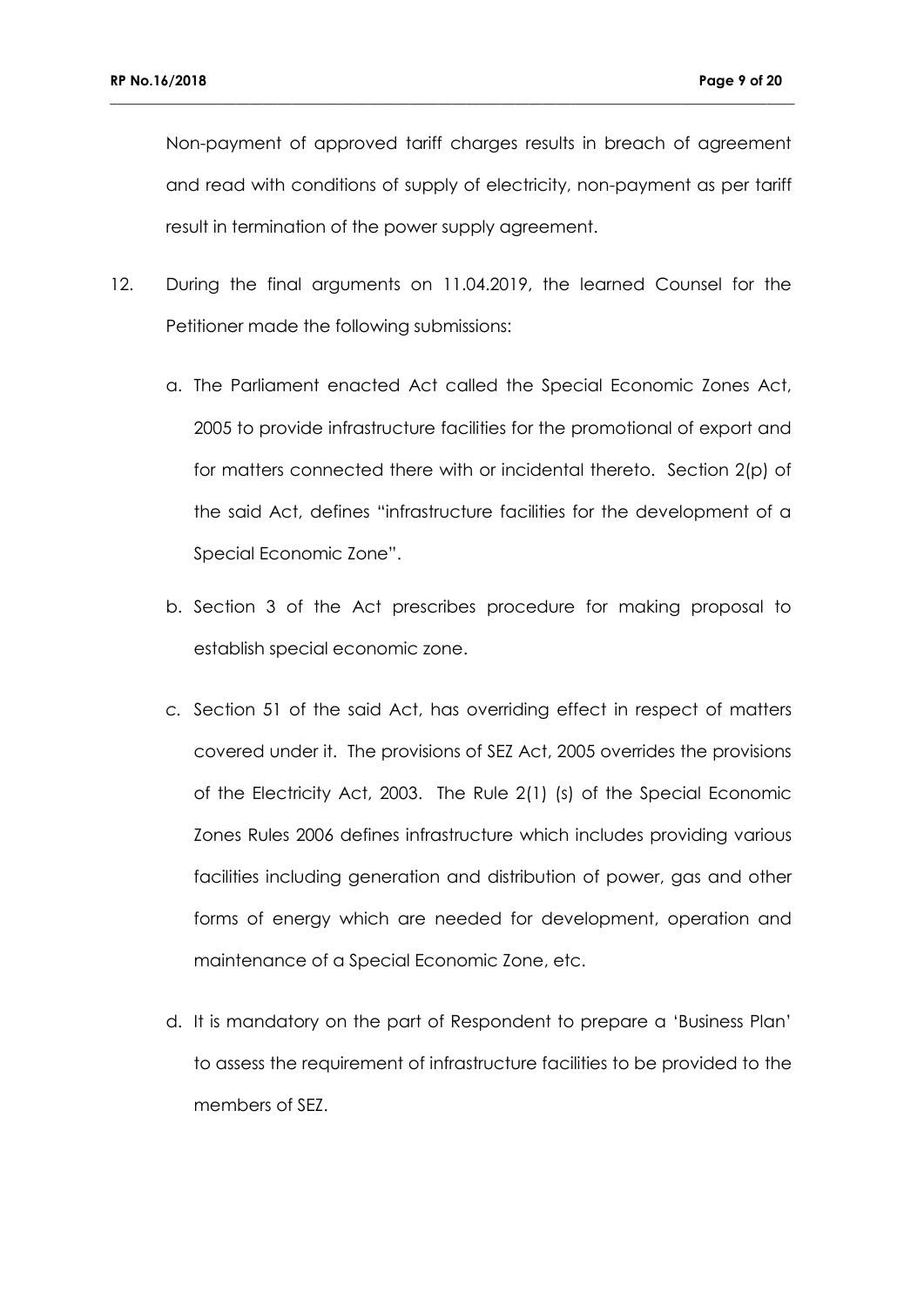e. It is contended that Respondent has not produced a copy of the Business plan for the year 2011-12 and Commission has been placing reliance upon the business plan for the year 2014-15 and taken basis for fixing tariff for this SEZ. In the matter of non-production of business plan, the Petitioner has placed reliance on Supreme Court judgement reported in (2006) 12- Supreme court cases 556 in SLP(c) No.25757 of 2010 which held that para 6 d & e".

**\_\_\_\_\_\_\_\_\_\_\_\_\_\_\_\_\_\_\_\_\_\_\_\_\_\_\_\_\_\_\_\_\_\_\_\_\_\_\_\_\_\_\_\_\_\_\_\_\_\_\_\_\_\_\_\_\_\_\_\_\_\_\_\_\_\_\_\_\_\_\_\_\_\_\_\_\_\_\_\_\_\_\_\_\_\_\_\_\_\_\_\_\_\_\_\_\_\_**

"*Therefore, the facts remain that on the important aspects of the matter i.e. non-production has rightly been drawn by the Commissioner as well as by the trial court after adverting to the*  privy council judgement in MotiLal V/s Kundan Lal, where in it *has been held that failure by the party in spite of the order for discovery to produce against the respondent accounts books which ought to have been produced or should have explained the non-production raises a presumption that the contents were unfavourable to the party*."

13. The Learned Counsel for Respondent, in response to the arguments of the Petitioner, submitted that the Petitioners has challenged the Commission's jurisdiction to review without arguing on the powers of the Commission to review its Orders. It is submitted that the Commission has the power to review its Orders, if any apparent error is brought to its notice through a Review Petition. The learned Counsel relied on the decision of the Supreme Court in Parsion Devi and Ors Vs Sumitri Devi and Ors –MANU/SC/1360/1997:

(1997) 8 SC 715, *wherein it was held that:*

*"9. Under Order 47 Rule1 Code of Civil Procedure a judgement may be open to review inter alia if there is a mistake or an error apparent on the face of the record. An error which is not selfevident and has to be detected by a process of reasoning, can hardly be said to be an error apparent on the face of the record justifying the court to exercise it power of review under Order 47 Rule 1 Code of Civil Procedure. In exercise of the jurisdiction*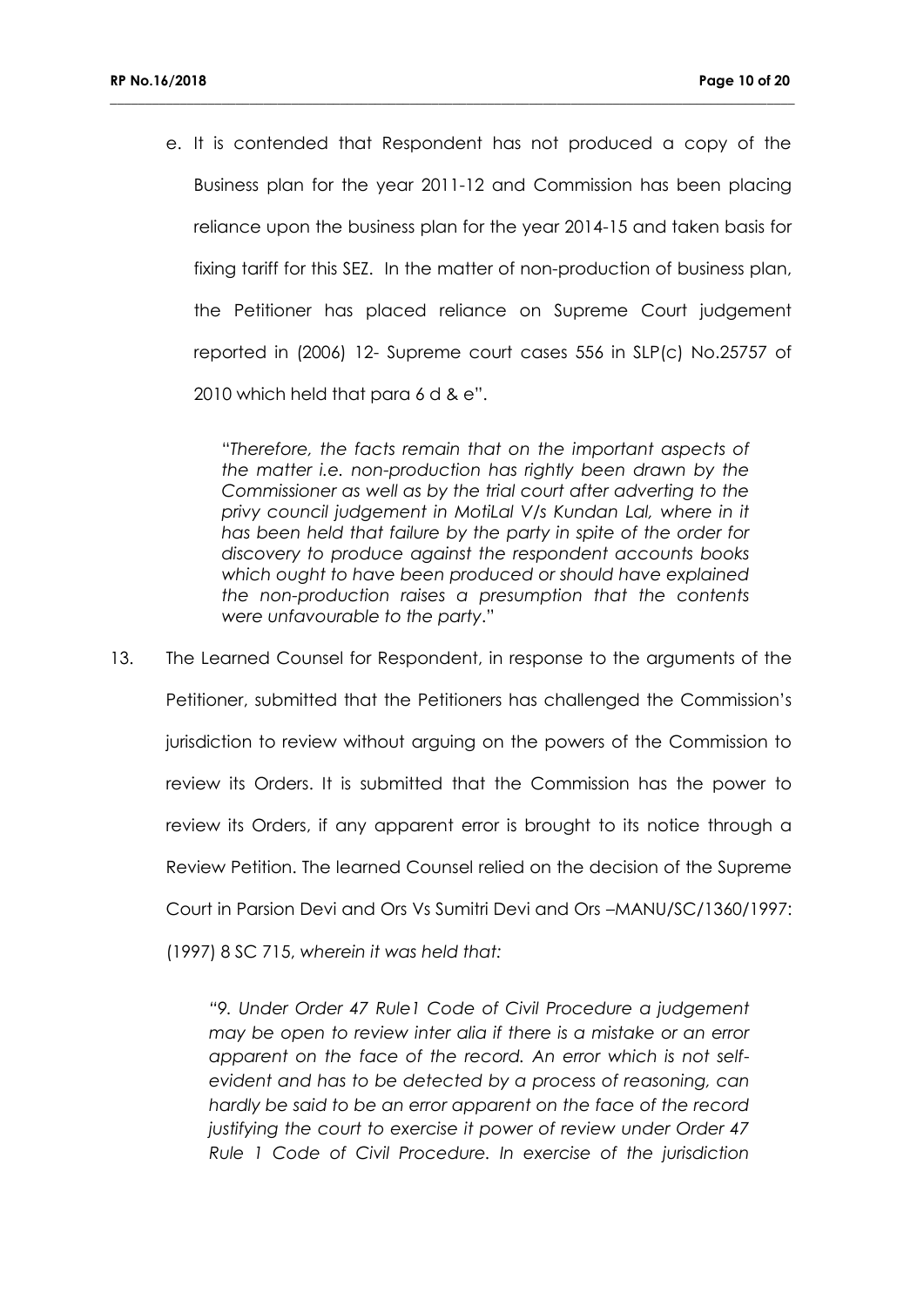*under Order 47 Rule 1 of the Civil Procedure it is not permissible for an erroneous decision to be "reheard and corrected. A review petition, it must be remembered has a limited purpose and cannot be allowed to be an appeal in disguise*".

**\_\_\_\_\_\_\_\_\_\_\_\_\_\_\_\_\_\_\_\_\_\_\_\_\_\_\_\_\_\_\_\_\_\_\_\_\_\_\_\_\_\_\_\_\_\_\_\_\_\_\_\_\_\_\_\_\_\_\_\_\_\_\_\_\_\_\_\_\_\_\_\_\_\_\_\_\_\_\_\_\_\_\_\_\_\_\_\_\_\_\_\_\_\_\_\_\_\_**

It is further contended that the Petitioner has participated in the review proceedings and all the relevant records / objections were available on record. Hence the principles of natural justice were complied with by the Commission, while passing the orders. It is submitted that in terms of section 62 of the Electricity Act, the Commission has determined the tariff and that all the consumers in the SEZ distribution area are bound to pay the tariff so determined.

- 14. We have heard the learned counsel for both the sides and considered the respective pleadings and documents produced by the parties. The following Issues would arise, for consideration:
	- (1) Whether the Petitioner's prayer to direct the Respondents to furnish the Business Plan for FY12 and for subsequent years has any relevance for tariff fixation by the Commission; and whether the same is sustainable?
	- (2) Whether the Petitioner is bound to pay the electricity charges as per the earlier agreement entered into with the SEZ developer or otherwise?
	- (3) Whether the Petitioner is entitled to the reliefs sought on the ground that the infrastructure created is far in excess of the requirement of usage of power by various consumers and that he is not liable to pay for the deficits towards the fixed costs of the infrastructure loaded only to the existing consumers?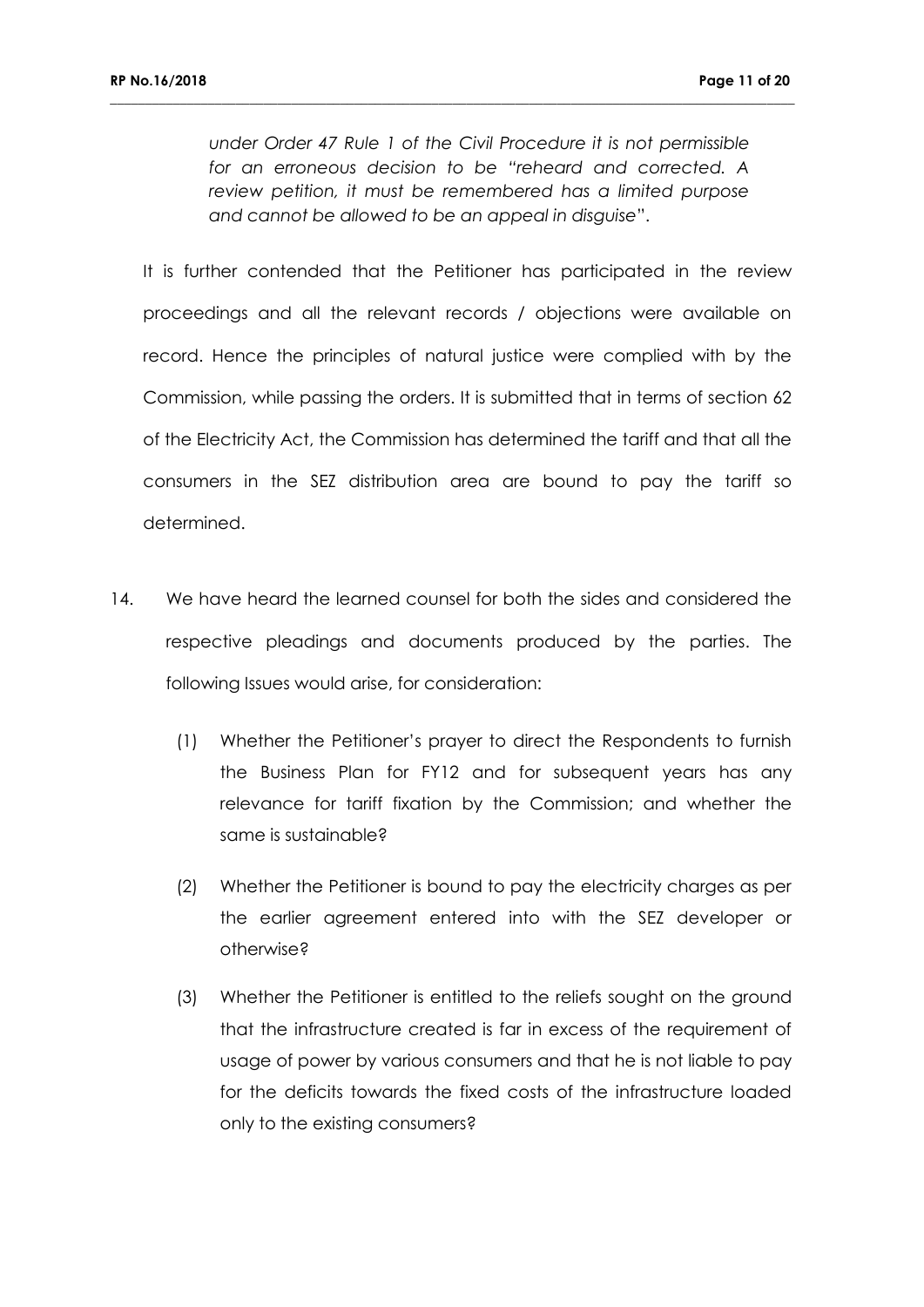- (4) What Order?
- 15. After considering the submissions of the learned counsels for the parties and the pleadings on record, our findings on each of the above Issues are as follows:

- 16. **ISSUE No.(1) :** *Whether the Petitioner's prayer to direct the Respondents to furnish the Business Plan for FY12 and for subsequent years has any relevance for tariff fixation; and whether the same is sustainable?*
	- a. The Respondent, namely the MSEZL is a deemed distribution licensee in terms of the Electricity Act, 2003. The deemed licensees, for the purpose of distribution of electricity, are primarily governed by the provisions of the Electricity Act, 2003, Tariff Regulations, Licensing Conditions and also governed by the other Regulations notified by the respective State Electricity Regulatory Commission under section 181 of the Electricity Act, 2003. Accordingly, in terms of the KERC (Tariff) Regulations 2000, and the KERC (Terms and Conditions for Determination of Tariff for Distribution and Retail Sale of Electricity) Regulations, 2006, as amended from time to time, the Respondent MSEZL has filed its first tariff application during FY15, for approval of ARR and retail supply tariff for FY16 and thereafter has been filing its tariff applications for subsequent years for approval of ARR and for determination of retail supply to its consumers in its distribution area, In terms of the said Regulations, all the required documents have been filed before this Commission for approval of ARR and the retail supply tariff. Thus, the Commission need not direct the Respondent to produce the document for an earlier period, when the Respondent was not a deemed licensee as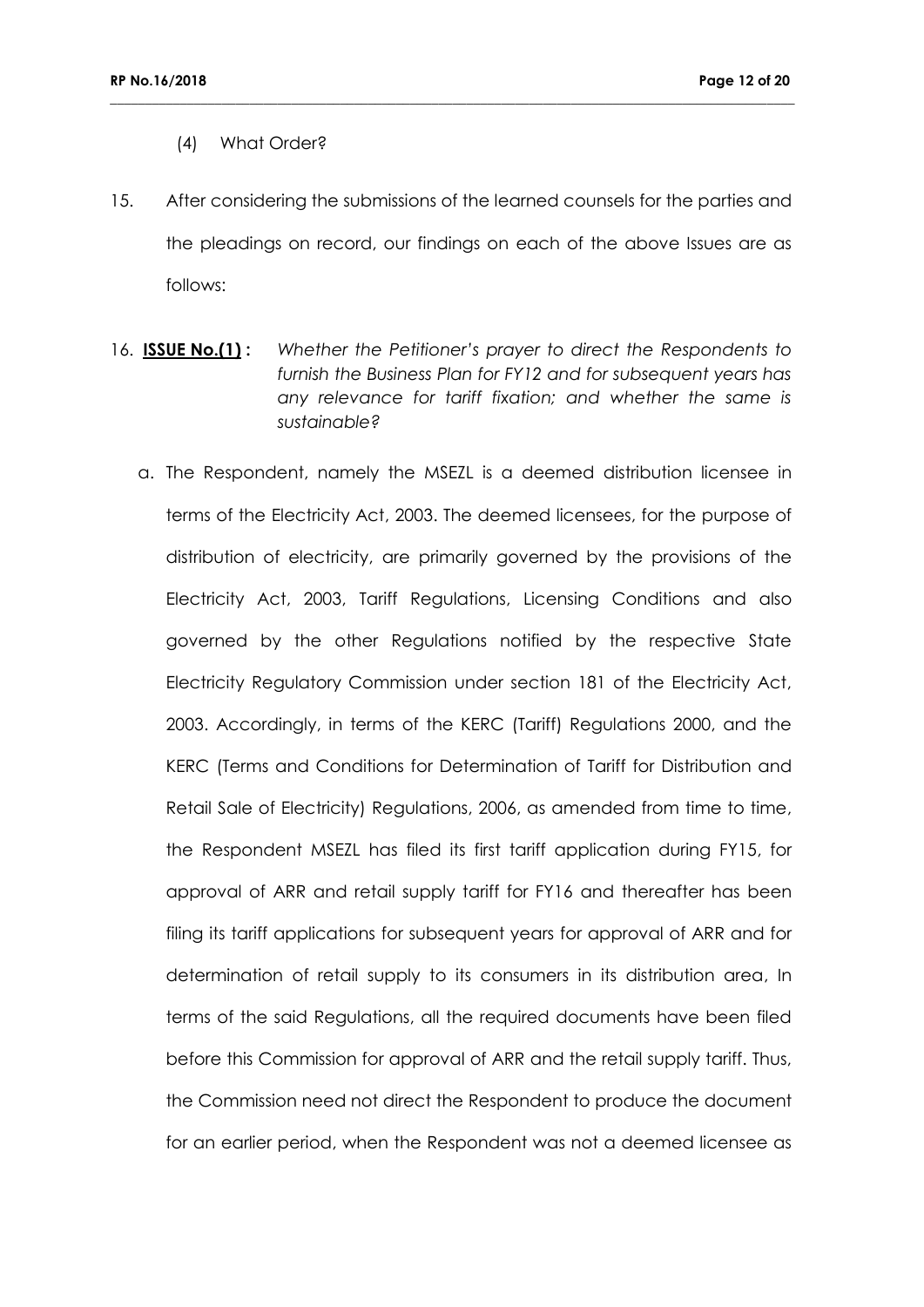the same is not relevant to the issue on hand. The Commission, in pursuance of the Tariff Regulations, is approving the ARR and the retail supply tariff to the consumers of the MSEZL. The determination of tariff is basically dependent on the projection of sales/revenue and expenses based on the actual figures with reference to the audited accounts of the licensed activity for the previous year. Further, the Respondent has become a deemed licensee only during the year 2014-15. Before this, the Respondent was drawing power from the Mangalore Electricity Supply Company as a consumer. The contentions of the Petitioner that the tariff determination shall be based on the business plan of the past period (namely FY2012 and onwards) has no basis. Hence the request to direct the Petitioner to submit the business plan for the period prior to the Petitioner becoming a deemed licensee, does not stand to reason. As already pointed out, the tariff determination is based on the provisions of the Act, Regulations framed thereunder etc., and hence the contention to direct the Respondent to submit the Business Plan for the past period has no relevance for fixing the tariff and hence the request is not sustainable.

- b. Further, for the purpose of determination of Tariff, the Commission is guided by the provisions of the Electricity Act, Tariff Policy and Tariff Regulations issued by the Commission.
- c. The Petitioner has relied upon the judgements of the Hon'ble Supreme Court in the case of *Ajay Kumar D. Amin Vs Air France*, reported in (2016) 12 SCC 566 and another case of *Vaishali Abhimanyu Joshi Vs NA Nasahee Gopal Joshi*, reported in 2017(4) SCC 373 regarding non-production of documents. This ruling is not applicable to the instant case, since the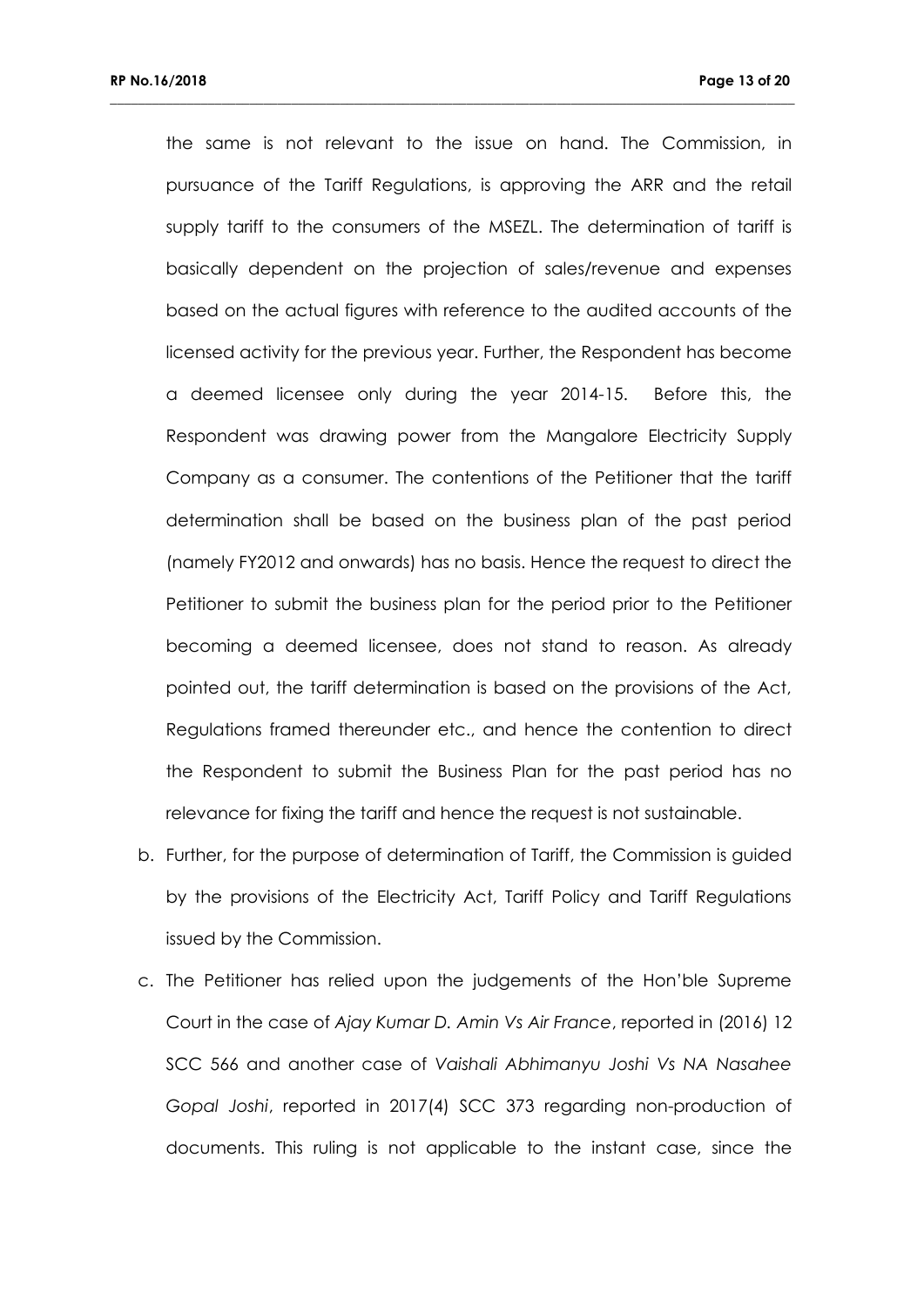Commission finds that the documents demanded to be produced are not relevant, because as per MYT Regulations, the Respondent has to submit prospective plan which contains Solar forecast, power procurement plan and capital investment plan for the Control Period. The question of drawing adverse inference would arise only in the case of non-production of a relevant document for the relevant year, i.e., passing of the Tariff Order dated 14.05.2018. Hence the question of drawing adverse inference for the failure of the Respondent to produce such a record does not arise.

- d. The Respondent has also relied upon the provisions of the SEZ Act, which basically deal with creation of infrastructure with in the SEZ area. The provisions of the SEZ Act are not applicable in so far as the determination of tariff, by this Commission, is concerned. While the Electricity Act, 2003 provides for regulating the power sector including determination of tariff by the State Commission, the SEZ Act deals with the creation of infrastructure for the industrial units within the SEZ area. Hence the question of the SEZ Act, having an overriding effect on the Electricity Act does not arise.
- e. Hence, the Commission is of the considered view that demand of the Petitioner to direct the Respondent to produce the business plan for the period prior to the Respondent becoming a deemed licensee, is unreasonable and not sustainable. Also for the reasons explained above, the production of Business plan for the past period has no relevance for the determination of the tariff payable by the Petitioner.
- f. Hence, we answer Issue No. (1) above, in negative.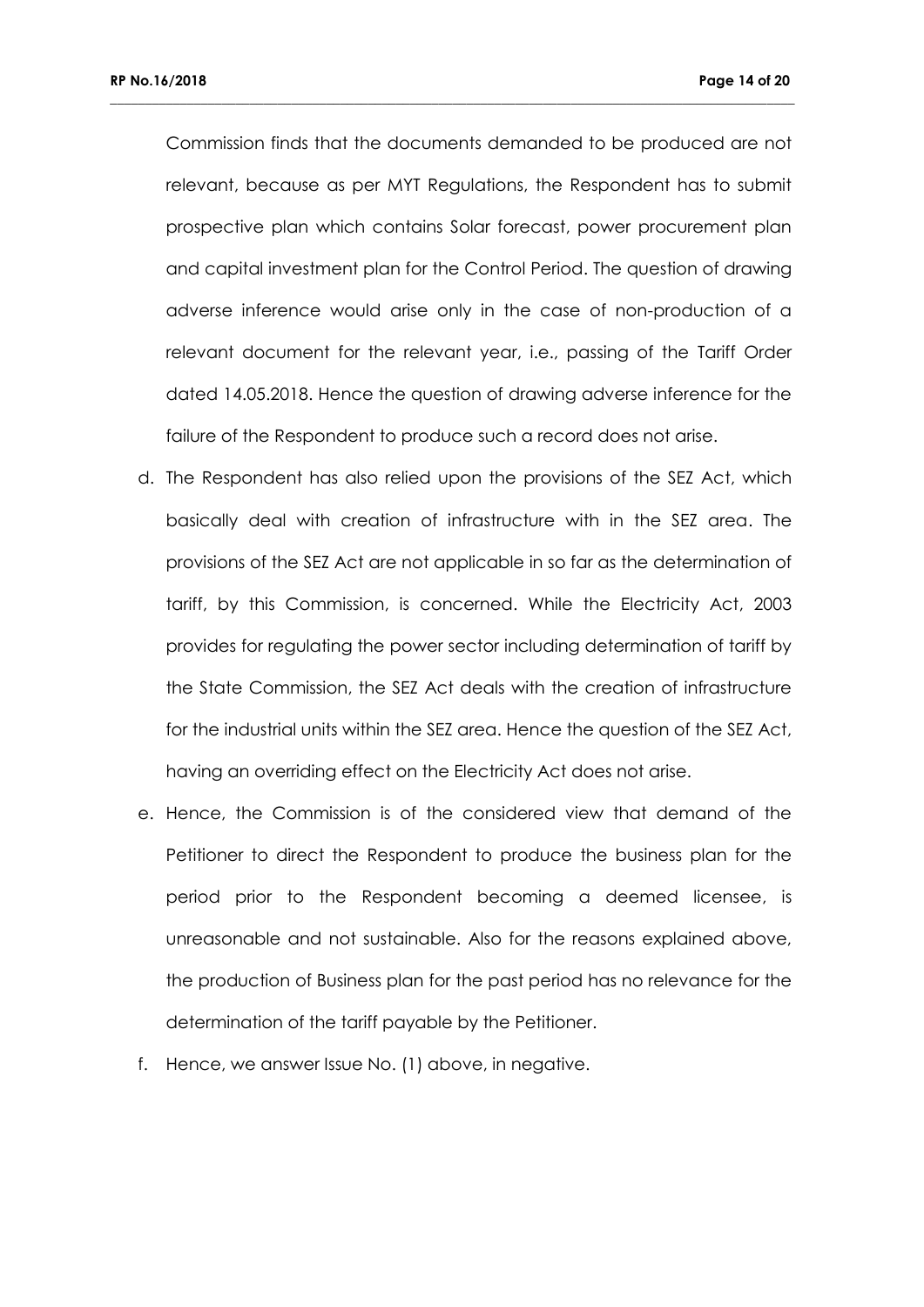17. **ISSUE No.(2) :** *Whether the Petitioner is bound to pay the electricity charges as per the earlier agreement entered into with the SEZ developer or otherwise?*

**\_\_\_\_\_\_\_\_\_\_\_\_\_\_\_\_\_\_\_\_\_\_\_\_\_\_\_\_\_\_\_\_\_\_\_\_\_\_\_\_\_\_\_\_\_\_\_\_\_\_\_\_\_\_\_\_\_\_\_\_\_\_\_\_\_\_\_\_\_\_\_\_\_\_\_\_\_\_\_\_\_\_\_\_\_\_\_\_\_\_\_\_\_\_\_\_\_\_**

a. The Petitioner is one of the consumers of the Respondent Mangalore SEZ

and has entered into a Power Supply Agreement (PSA) on 4<sup>th</sup> July, 2017

with the Respondent. Clause-5 of the PSA reads as under:

#### *"5. TARIFF AND PAYMENT OF ELECTRICITY CHARGES:*

*From the date of this Agreement comes into force, the consumer shall be bound by and shall pay the licensee, Fixed Charges, Energy Charges and Additional Security Deposit in accordance with the tariffs approved by the Commission and the Conditions of Supply, from time to time for the appropriate class of consumers. The Consumer shall pay the Licensee the tax on electricity charges as determined by the Government of Karnataka from time to time. In case even after disconnection, if the dues remain unpaid, then the Licensee shall be entitled to take recourse to the provisions stipulated in the "Conditions of Supply" and other laws for the time being in force to recover the charges"*

- b. From the above clause of the PSA entered into with the Respondent, we find that the Petitioner is bound to pay the tariff as determined by the Commission and the Respondent is entitled to take recourse to disconnection of the installation of the Petitioner, in case the dues remain unpaid. Hence, the contention of the Petitioner that he is entitled to pay the electricity charges as per the earlier agreement entered into with the developer is incorrect.
- c. Hence, we answer Issue No. (2) above, in negative.
- 18. **ISSUE No.(3)**: Whether the Petitioner is entitled to the reliefs sought on the *ground that the infrastructure created is far in excess of the requirement of usage of power by various consumers and that he is not liable to pay for the deficits towards the fixed costs of the infrastructure loaded only to the existing consumers?*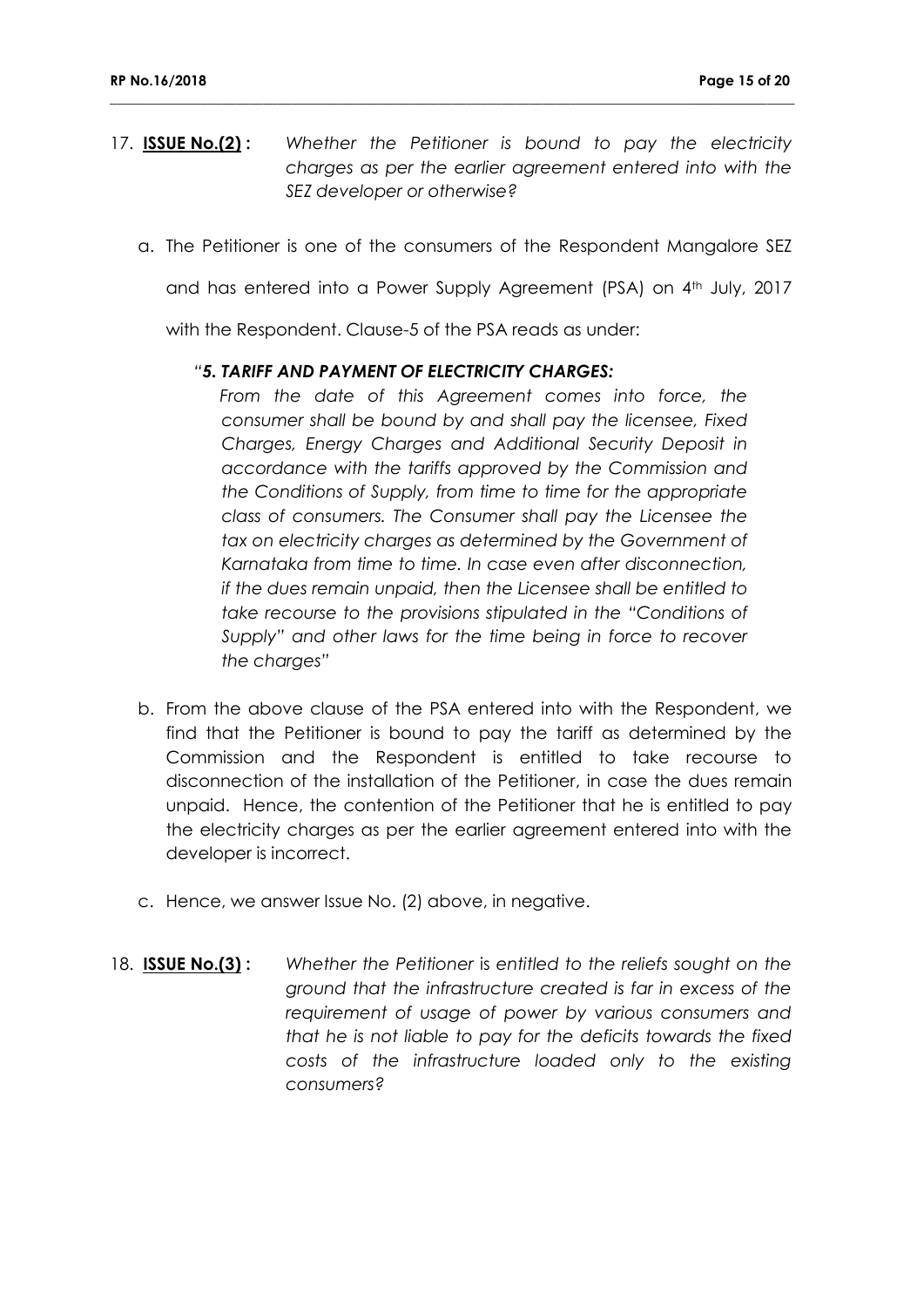a. We find that as per the letter dated 18.11.2016, enclosed to the petition at Annexure-C, the payment of fixed cost to MSEZL by OMPL commences from FY2017-18 to 2021-22 for non-availment of the minimum of 70 MU of power consumption per year on fulfilment of certain conditions, as agreed to between MSEZL and OMPL. Here, the Petitioner has raised objections regarding the non-recovery of the gap in revenue, in the form of energy charges pertaining to FY16 and FY18. Since, the financial year 2016 falls before to the letter dated 18.12.2016 and since FY18 is already completed, the question of non-recovery of the fixed charges from the OMPL will not affect the tariff already determined. In the event of the recovery of fixed costs from the OMPL, the resultant revenue gap for the year will come down and the all the consumers, including the Petitioner would get the benefit thereof. Therefore, the Petitioner's contention of non-collection of fixed charges from OMPL for not consuming the minimum agreed power has no relevance.

- b. We find that an amount of Rs.0.60 Crores being the difference in power purchase cost was approved by the Commission in the order on RP No.08/2017 dated 26th October, 2017. On the Review Petition filed by the MSEZL, as per the revised APR for FY16, revised power purchase cost was computed by taking the actual quantum of power drawn by the MSEZL from MESCOM at interface point and not based on the quantum of power as agreed to between the parties. Further, while examining the review petition filed by the MSEZL, based on the additional documents submitted by the Petitioner, the Commission has revised the approved ARR for FY18 and arrived at a revenue gap of Rs.3.30 Crores and has ordered recovery of the said amount in the ARR and retail supply tariff for FY19. Accordingly, the Commission has given effect to its order in Review Petition No.08/2017 Dated 26th October, 2017 in the Order dated 14.05.2018, which pertains to determination of retail supply tariff approved for FY19.
- c. The MSEZL had filed its application before the Commission on 30.11.2017 for the approval of APR for FY17 and for approval of ARR and retail supply tariff for FY19. In the said application, MSEZL has also requested to allow it to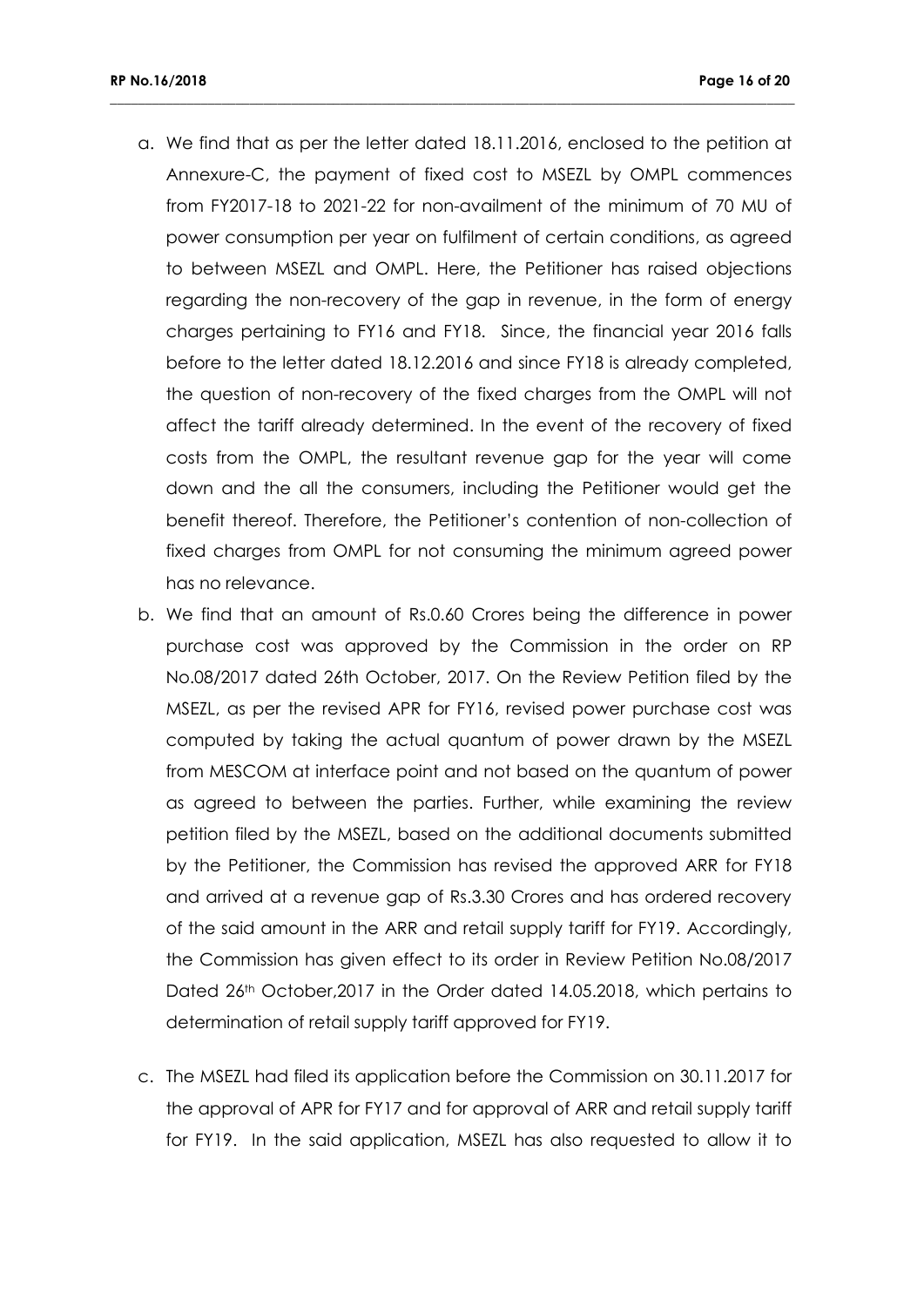recover the difference of gap in revenue ordered to be recovered in Review Petition No.08/2017, dated 26<sup>th</sup> October, 2017 along with the revised retail supply tariff to be approved for FY19. The Commission, while approving the APR for FY17 and the ARR for FY19, has considered the total revenue to be realised and the expenditure to be incurred, in the distribution activity of the licensee, as per the audited account and the provisions of MYT Regulations. The deficit found in the ARR is allowed to be recovered through the retail supply tariff, as per provisions of the MYT Regulations.

- d. In order to supply quality and uninterrupted power to the existing as well as the prospective consumers, the Commission expects from the distribution licensee to create adequate distribution network. The network cannot be constructed as and when required, when the new consumers apply for power supply. The network system, within the SEZ area having industrial consumers, need to be robust and cannot be compared with the network system in MESCOM area. Thus, the Commission while approving the APR/ARR of MSEZL, has considered the total cost of the infrastructure created by the MSEZL to supply power to its consumers and accordingly has considered the depreciation and interest on capital loan thereon as per the provisions' of MYT Regulations. This approach was adopted right from the first tariff order issued during the year 2015. The Petitioner has accepted this approach all these years. It is only now that the Petitioner has raised the issue of creation of assets disproportionate to the current level of energy consumption. While fixing the retail supply tariff applicable to the MSEZL consumers, the Commission has always ensured that the tariff so fixed is less than the tariff applicable to similar consumers in MESCOM area.
- e. Regarding the contention that, over the years the entire deficit of the MSEZL is being passed on to the existing consumers is not true considering the fact that the MSEZL has been absorbing a part of the deficit either on its own or on being directed by the Commission. The details of the deficits absorbed by the MSEZL (since 2014) are as follows: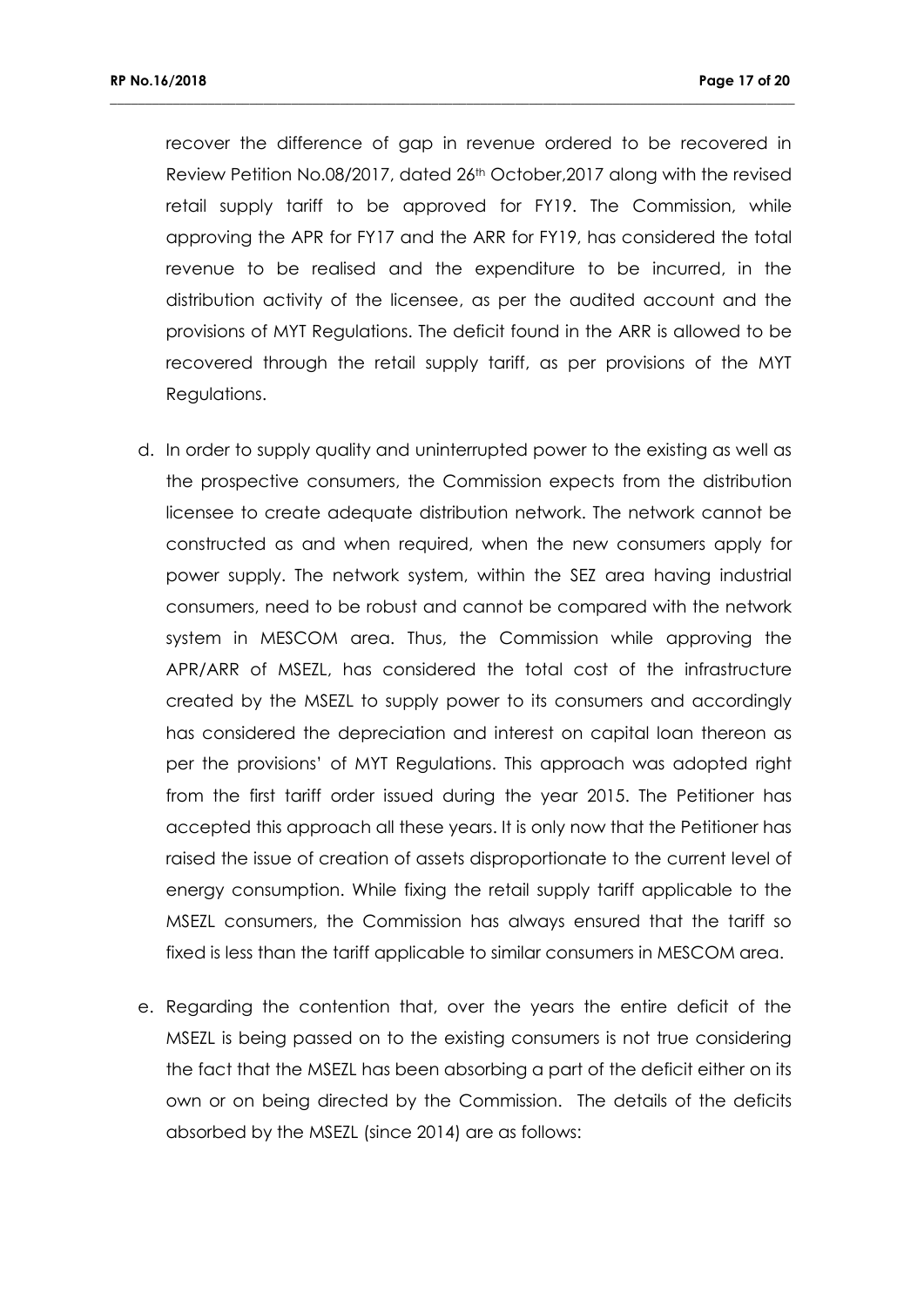| Tariff Order & date                                                      | Year of APR/ARR  | Amount<br>absorbed by<br>the MSEZL<br>Rs. Crores      | <b>Remarks</b>                                                                                            |
|--------------------------------------------------------------------------|------------------|-------------------------------------------------------|-----------------------------------------------------------------------------------------------------------|
| Tariff Order dated<br>03.03.2015<br>ARR Of FY16 (First<br>Order <b>)</b> | Deficit of FY14  | 1.11                                                  | The Commission has not<br>validated this amount since<br>the same pertains to the<br>period prior to FY16 |
| Tariff Order dated<br>30.03.2016<br>APR Of FY15                          | Deficit of FY15  | 2.57                                                  | The Commission has not<br>validated the amount since<br>the same pertains to the<br>period prior to FY16  |
| Tariff Order dated<br>05.05.2017<br>APR Of FY16 &<br>ARR of FY18         | Deficit of FY16  | 0.33<br>(50% of total<br>deficit of<br>Rs.0.67 Crore) | After absorbing Rs.0.33 Crs.<br>remaining deficit of 0.34 Crs.<br>Was carried forward to ARR<br>of FY18)  |
| Tariff Order dated<br>05.05.2017<br>APR Of FY16 &<br>ARR of FY18         | Deficit for FY17 | 3.70                                                  | $Rs.3.02$ Crs. towards RoE +<br>Rs. 0.68 Crores towards<br>interest on loans                              |

**\_\_\_\_\_\_\_\_\_\_\_\_\_\_\_\_\_\_\_\_\_\_\_\_\_\_\_\_\_\_\_\_\_\_\_\_\_\_\_\_\_\_\_\_\_\_\_\_\_\_\_\_\_\_\_\_\_\_\_\_\_\_\_\_\_\_\_\_\_\_\_\_\_\_\_\_\_\_\_\_\_\_\_\_\_\_\_\_\_\_\_\_\_\_\_\_\_\_**

f. In addition to the above, in Tariff Order, 2018 dated 14.05.2018, the Commission has issued specific directions to absorb an amount of Rs.2.95 Crores towards the deficit for FY19. The Commission's conclusion on "Deficit for FY19" [Para-7(c) of the said Order], is extracted below:

> *"As per the approved ARR for FY19, the net deficit to be recovered through tariff, for FY19, is Rs.4.88 Crores (Table-2.19 of this Order). In line with the increase in retail supply tariff approved in respect of other consumers in the State, the Commission has revised the tariff of consumers of MSEZL and the total additional revenue thereon works out to Rs. 1.93 Crores, thus leaving an unrecovered gap of Rs. 2.95 Crores. The Commission is not in favour of carrying forward this unrecovered gap of Rs.2.95 Crores to subsequent years, since it would amount to carrying forward the deficit as a Regulatory Asset, which is not permissible under the Tariff Policy of the GoI. The Commission is of the view that the same should be absorbed by the MSEZL, in view of the fact that the initial investment made by it on the assets are not in proportion to sales it has achieved for the last couple of years. The initial investments made on the assets was to meet a demand of over 80 MU annually but the actual sales upto FY17 are less than 25% of the anticipated sales. In case, the entire cost of RoE and interest on borrowing is passed on to*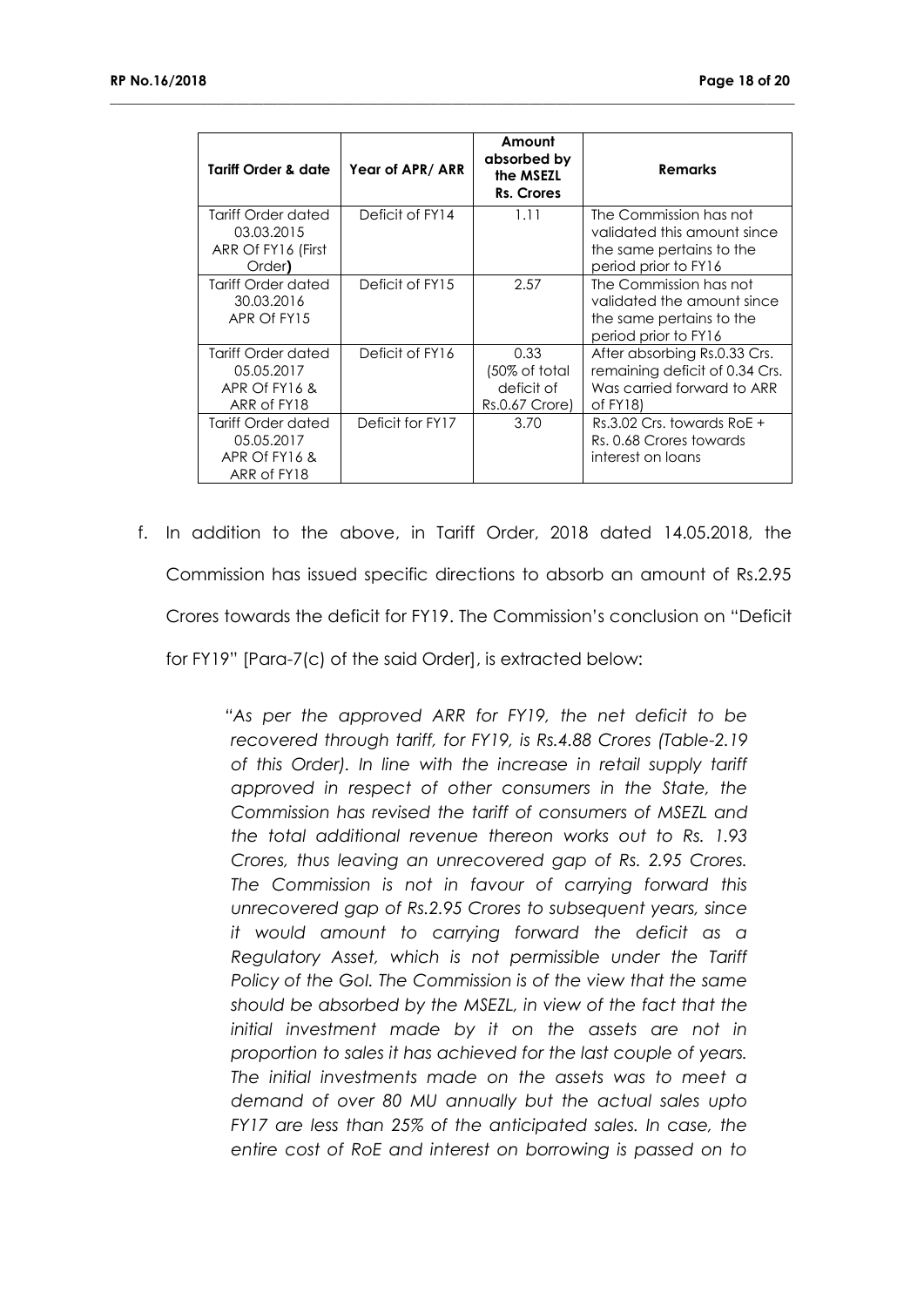*the existing consumers, the retail supply tariff would be much higher than the tariff of similarly placed consumers in ESCOMs. In view of this, the existing consumers cannot be made to bear the burden of entire cost of financing disproportionate assets created by MSEZL, which ought to have been borne by a larger number of consumers as per the sales anticipated by the MSEZL. Hence, the unrecovered deficit of Rs.2.95 Crores shall be absorbed by the MSEZL."*

**\_\_\_\_\_\_\_\_\_\_\_\_\_\_\_\_\_\_\_\_\_\_\_\_\_\_\_\_\_\_\_\_\_\_\_\_\_\_\_\_\_\_\_\_\_\_\_\_\_\_\_\_\_\_\_\_\_\_\_\_\_\_\_\_\_\_\_\_\_\_\_\_\_\_\_\_\_\_\_\_\_\_\_\_\_\_\_\_\_\_\_\_\_\_\_\_\_\_**

The above directions of the Commission that "*the existing consumers cannot be made to bear the burden of entire cost of financing the disproportionate assets created by MSEZL, which ought to have been borne by a larger number of consumers as per the sales anticipated by the MSEZL"*, clearly indicates that the existing consumers have not been burdened with the entire cost of infrastructure. The revenue deficits for the earlier periods and also for the last three financial years have also been absorbed by the Respondent as indicated in the above Table. Hence, the Petitioner's contention that he is highly aggrieved by the Order of this Commission dated 14.05.2018, in so far as it permits the Respondent to recover the entire deficit from the petitioner for FY16 and FY18 is not true. The Commission has endeavoured to protect the interest of the consumers by ensuring that the tariff chargeable to the SEZ consumers is less than the tariff charged to similarly placed consumers of MESCOM. The difference in tariff, ordered by the Commission, is only towards higher power purchase cost incurred by the MSEZL and since the same is an uncontrollable expenditure, the consumers have to bear the extra cost to the extent of power consumed by them, in terms of the MYT Regulations.

g. Regarding the Petitioner's contention to increase the demand charges from Rs.200 per kVA/month to Rs.250/- per kVA/month, the Commission, in the retail supply tariff approved in respect of all the distribution companies in the State for FY19, keeping in view improved power supply conditions in the State and the under-recovery of the fixed expenditure, has decided to increase the minimum billing demand from the current level of 75% of the contract demand to 85% of the contract demand and thereby has